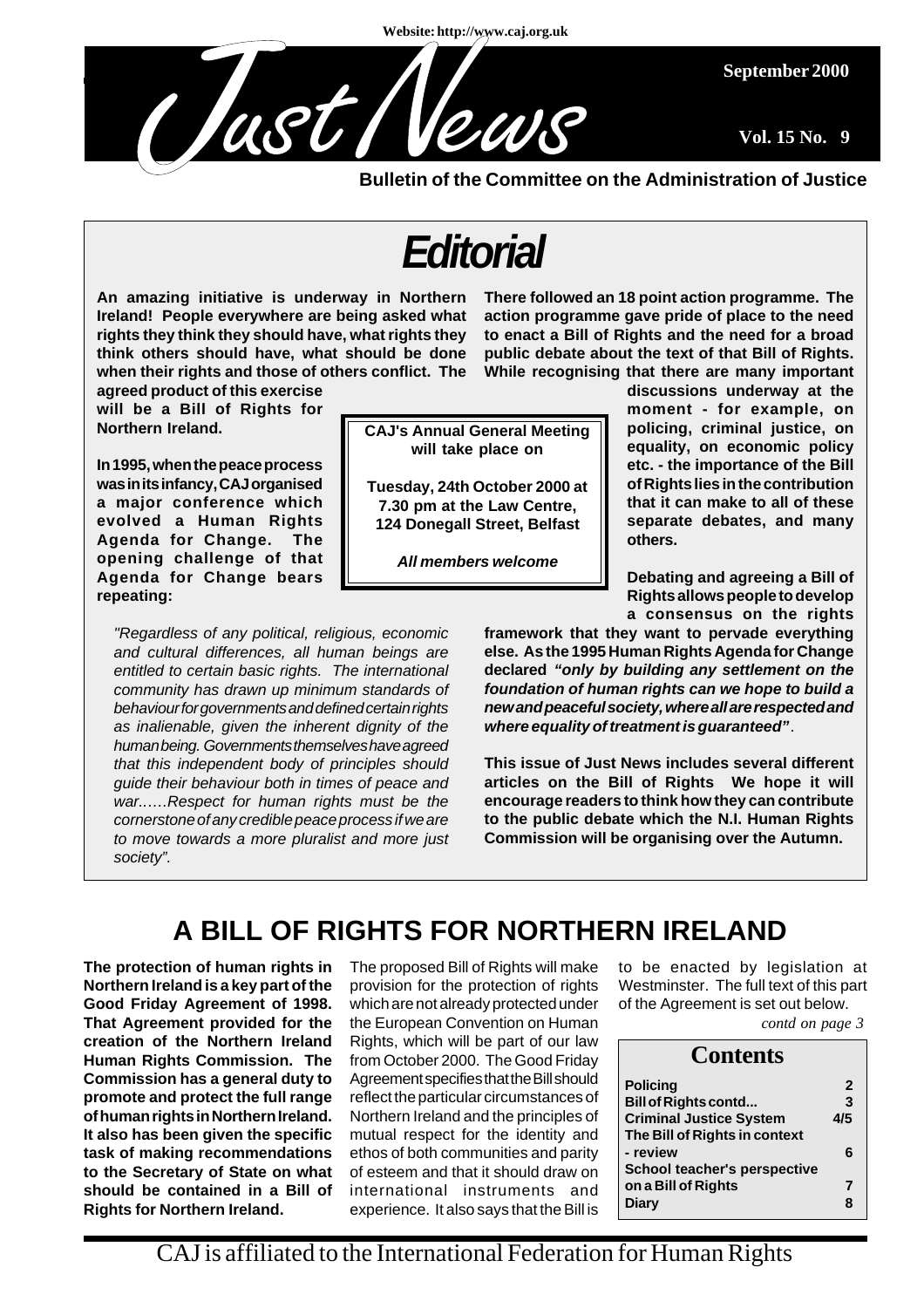

## *Policing in Northern Ireland - a progress (?) report*

#### **If one were only studying governmental public pronouncements on the Patten policing legislation, it would be very easy to wonder what all the fuss is about!**

Peter Mandelson in a January statement to the House of Commons reiterated Mo Mowlam's commitment in principle to implement the Patten report. At the Second Reading in the Commons in June, he responded to early but trenchant public criticisms of the draft legislation by urging people to move beyond rhetoric and hyperbole and recognise that "in spirit as well as letter, (government is) implementing the (Patten) commission's report". In July, after extensive discussion and substantive amendment in Committee, the NIO press statement was entitled "Government Fulfils Pledges on Patten". Similar assurances of government's commitment to put Patten into practice were forthcoming at the time of the Second Reading in the Lords just before the summer recess. If one were to believe the public pronouncements - the government supports Patten and is by-and-large doing all it can to translate Patten into legislative form.

For those beyond Northern Ireland, there is an additional spin which is that the government is working hard to implement Patten in the face of the usual intransigence of competing nationalist and unionist demands which makes progress so difficult. CAJ's reading of the situation is very different.

To take the latter point first. What issue - apart from the obvious one of symbols - divides nationalists and unionists in any real sense? Human rights training, effective accountability and a more diverse police service are objectives shared by and large by both unionists and nationalists. The legislation to date must create doubt as to whether these goals are genuinely shared by government and the policing establishment.

If government does want to implement Patten, why at this very late stage, and having already been forced to introduce more than 52 substantive changes, is it still resistant to a whole range of important safeguards which Patten called for? Why is it impossible to get government agreement to include references in the legislation to international human rights norms and standards beyond the Human Rights Act? Why does the government refuse to accept that the NI Human Rights Commission could play a useful role in advising on the guidance for public order equipment? Why are effective inquiry powers for the Policing Board consistently opposed? Why is the Secretary of State so adamant that the Police Ombudsperson cannot have the powers to investigate police policies and practices that Patten called for? Why was the appointment of the Oversight Commissioner so long delayed, and why is his term of office so curtailed in the legislation?

Not one of these issues could be said to divide nationalist and unionist, yet they clearly divide those who want to protect the police from external scrutiny, and those who want to open the police up to greater such scrutiny. CAJ believes that the police in any society must be subject to effective oversight, and we will continue to lobby government to ensure that the necessary changes are made in the final stages of negotiation around the legislation.

While the Lords debate gives us a further opportunity to secure those changes, the over-riding concern must be the level of genuine government commitment to change. A government minister in the course of the parliamentary debate resisted various amendments that sought to make reference to international human rights and standards. He said that: *"Some appalling human rights abuses…take place around the world. Those low standards should not be compared with the past activities of the RUC or with those of the police service that we want to create from the Patten proposals. The RUC carried out a difficult job, often in impossible circumstances. Such comparisons as might be made in the light of the amendment could cause unnecessary offence. We might reasonably say that, against the norms in question, the RUC has a good record on human rights"*.

Government appears to reject out-of-hand the many reports by the United Nations and respected international nongovernmental organisations, thereby explaining the legislation's failure to take on several Patten recommendations which attempt to address the legacy of the past. Moreover, in its determination to avoid any appearance of impugning past RUC behaviour, the government appears unwilling to write into law clear human rights standards for future policing arrangements.

So, the signs are not good, but hopefully the summer break has given government an opportunity to re-think its stance. It is in everyone's interest that we use the opportunity provided by the Good Friday Agreement to develop a police service that commands the confidence of everyone in the community, because it is representative, accountable, and respectful of human rights.

*Maggie Beirne*

### **In the Headlines**

The CAJ holds newspaper clippings on more than 50 civil liberties and justice issues (from mid 1987). Copies of these can be purchased from the CAJ office. The clippings are also available for consultation at the office.

> Anyone interested in this service, should phone (028) 9096 1122.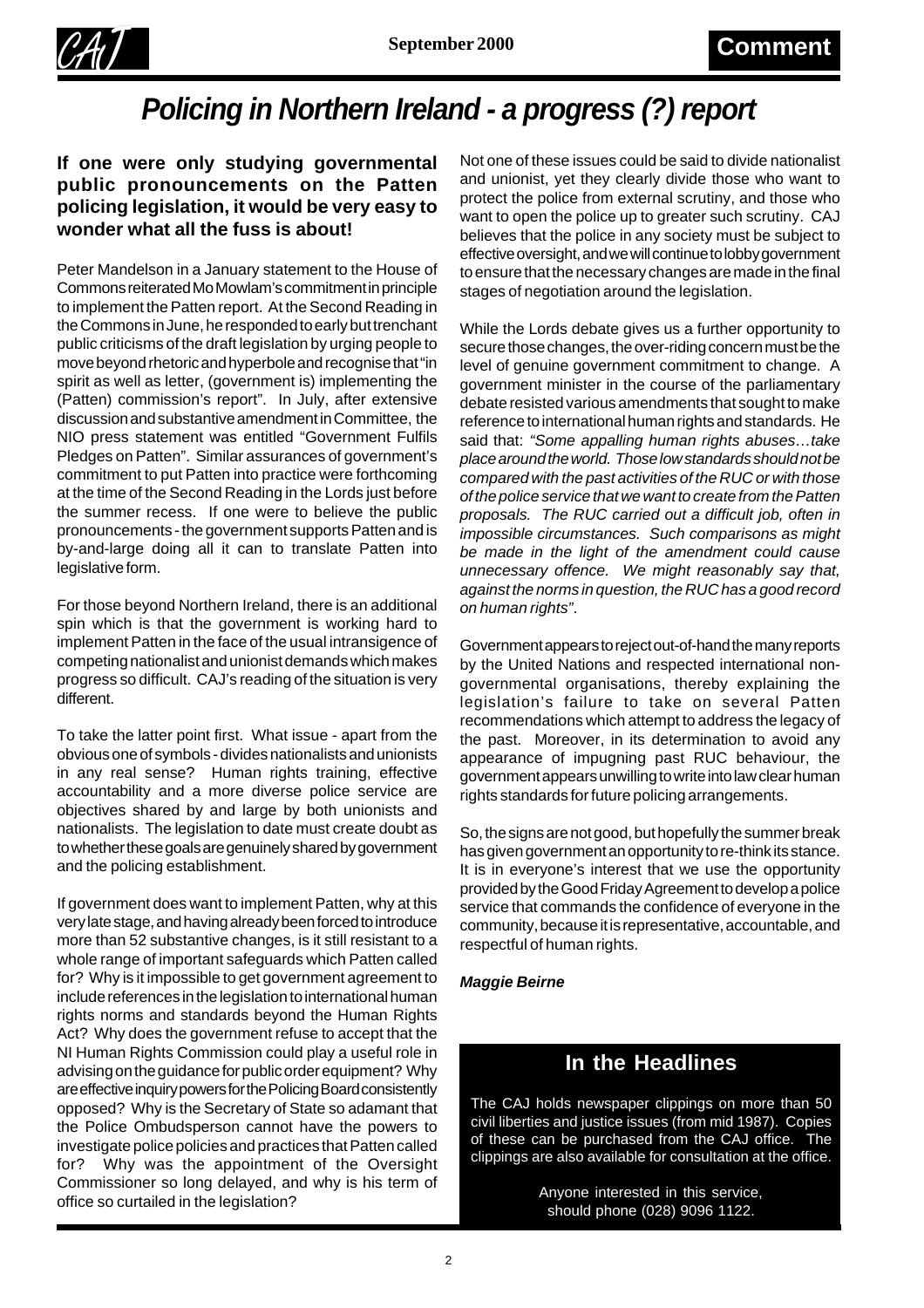

#### A Bill of Rights for Northern Ireland *contd................*

**The new Northern Ireland Human Rights Commission will be invited to consult and to advise on the scope for defining, in Westminster legislation, rights supplementary to those in the European Convention on Human Rights, to reflect the particular circumstances of Northern Ireland, drawing as appropriate on international instruments and experience. These additional rights are to reflect the principles of mutual respect for the identity and ethos of both communities and parity of esteem, and – taken together with the ECHR – to constitute a Bill of Rights for Northern Ireland.**

Among the issues for consideration by the Commission will be:

 $\bullet$  the formulation of a general obligation on government and public bodies fully to respect, on the basis of equality of treatment, the identity and ethos of both communities in Northern Ireland; and

a clear formulation of the rights not to be discriminated against and to equality of opportunity in both the public and private sectors.

The Northern Ireland Human Rights Commission is committed to carrying out the widest possible consultation on what should be included in the proposed Bill of Rights. In order to do so effectively, it is essential that organizations such as the CAJ are able to cooperate with the Commission and to share their expertise and networks. The Commission, although created by statute, has limited resources at its disposal and it is therefore necessary to engage with a range of organizations to elicit their views and ideas.

To this end the Commission has established a series of working groups to work on the particular rights that might be included in a Bill of Rights for Northern Ireland. These are: Equality; Education; Criminal Justice; Children and Young People; Social and Economic Rights; Victims' Rights; Language Rights; Culture and Identity; and Implementation.

Each of the groups is supported by a member of staff and a Commissioner and comprises people active on the relevant issues from across Northern Ireland. Ideally these groups will provide advice to the Commission by the end of November 2000 on how the particular rights assigned to their group might be described in a Bill of Rights. The implementation group will, in parallel to the substantive debates, advise on how the Bill might be delivered and might work in practice.

In addition to the working groups the Commission is undertaking a range of activities designed to encourage input from as many people and organizations as possible. There are problems to be overcome in this exercise: not

everyone in Northern Ireland is familiar with the concept of a Bill of Rights and feels able to contribute usefully to the debate. The Commission, through its education programme, plans to train at least 300 facilitators over a two day course on what is meant by a Bill of Rights and how it is possible to take part in the consultation process. A training manual and accompanying video have been produced, which will be made freely and widely available to the trained facilitators and others who wish to use the materials within their own networks. A series of pamphlets has been produced that are designed to inform the debate on each of the 9 areas reflected in the working groups. Other publications that give a more general introduction to the issues will also be available.

It is also important to register that a Bill of Rights will affect *everyone* in Northern Ireland and there is a huge awareness raising effort needed in this respect. The Commission is working in each local authority area and with the various sectors, public, private, voluntary, community, trade unions, churches, political parties, to ensure that as much information as possible is made available and that it is as easy as possible to contribute ideas to the process. Public meetings advertised locally in the press, on billboards, radio and, if possible financially, on television, will seek to encourage participation - as will direct contact with the various networks that exist across Northern Ireland.

The CAJ has been at the forefront of the call for a Bill of Rights for Northern Ireland for many years. Now that there is a real opportunity to suggest how that can be achieved it is important that everyone in the field cooperates and contributes individually to that process. Not only in preparing advice and consulting on that advice, but especially after the advice has been given, most probably by the summer of 2001, it will be important to track the progress and elicit support for the recommendations made.

If anyone is interested in accessing any of the Commission's publications or attending a training course or simply in finding out more about the work of the Commission, either on a Bill of Rights or more generally, please don't hesitate to contact the NIHRC offices at Temple Court, 39 North Street, Belfast 1.

*Paddy Sloan, Chief Executive NIHRC*

## **Action Column**

**What does a Bill of Rights mean to you?**

**If after reading the various articles in this issue on a Bill of Rights for Northern Ireland, you feel inspired to offer your opinion on what should be included in this very important piece of legislation, or you would like to help in the CAJ campaign, please contact Aideen Gilmore at the office, 45,47 Donegall Street, Belfast BT1 2BR.**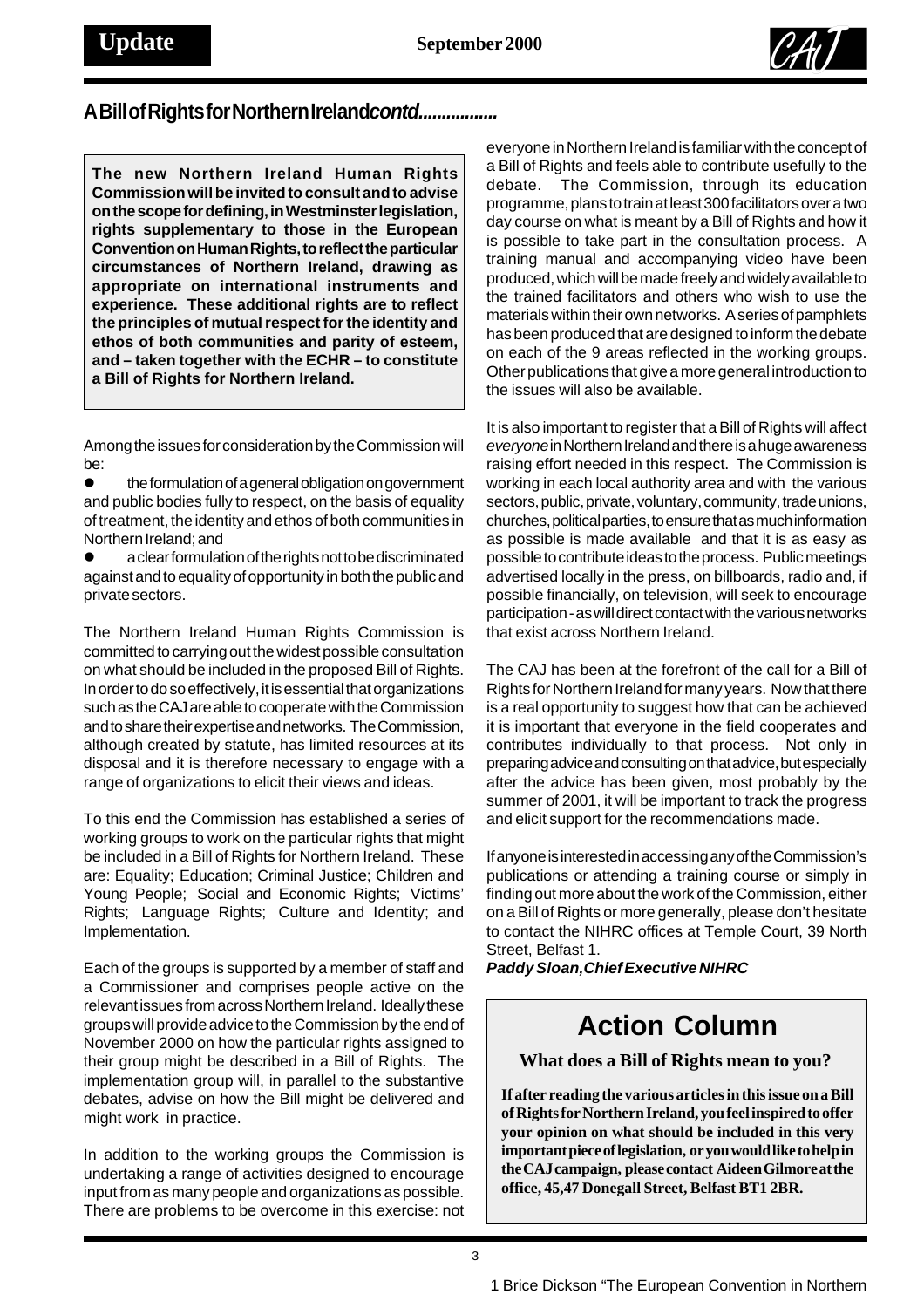



## *CAJ's response to the Report*

**CAJ made a lengthy submission to the Criminal Justice Review in October 1998. We also made two further submissions on specific cases and their consequences. In addition we met with the Review for a more detailed discussion of our proposals. We also organised, in conjunction with the International Commission of Jurists, a seminar for members of the Review which was hosted by the Human Rights Centre at Queen's University Belfast.**

While we have criticisms of the report of the Review, and particularly its refusal to engage with the issue of emergency laws, generally CAJ welcomed the report and particularly its reliance on human rights principles.

However, we are concerned, in light of what has happened to the recommendations of the Patten report (see page 2), that the elements of the Criminal Justice Review's Report which hold out the promise of real change will be subject to dilution before they are implemented by way of legislation or otherwise. The experience of Patten suggests that the changes recommended by the Review will be the ceiling rather than the floor of the process of change to the criminal justice system in Northern Ireland.

#### **Implementation**

In this context we are disappointed that the implementation of the report's recommendations have been left solely in the hands of the civil service. The absence of any independent element in the implementation of the report makes its recommendations all the more vulnerable to dilution and to the opposition of elements within the existing criminal justice system which are firmly opposed to some of the more far-reaching changes suggested.

**...........The absence of any independent element in the implementation of the report makes its recommendations all the more vulnerable to dilution.....**

This is all the more unsatisfactory given that the Review was government led and that the recommendations of the Review were subject to comment by relevant government departments and others in advance of publication. Indeed we understand it was this process that led to much of the delay in the publication of the Review.

In light of this we believe that any dilution of the final recommendations of the Review on the part of government would be unacceptable. We also believe that the dangers posed to the Review by virtue of the fact that their implementation is solely in the hands of the government means that those responding to the Review should make it clear that a mechanism should be put in place to maintain an independent input into the implementation process. We believe that the presence of an independent element will act as a safeguard for the recommendations of the Review.

#### **Court services**

On the substantive issues, CAJ is concerned that the terms of reference of the Review may have discouraged any reflection on the past record of judges in Northern Ireland with regard to the protection of human rights (though it is also notable that the Review does not seem to report

receiving many views on this in the consultation process). CAJ is concerned that, although Northern Ireland's courts have given a number of decisions upholding human rights, their overall record in the past thirty years demonstrates excessive deference to the interests of the executive. In cases involving inquests, emergency laws (notably in respect of confessions and access to defence lawyers) and the use of lethal force by the security forces, we are concerned that courts have failed to give sufficient weight to human rights arguments. As has been noted by leading academics, Northern Irish courts have overall adopted a restrictive approach to arguments invoking the ECHR, something which bodes ill for the



introduction of the Human Rights Act.<sup>1</sup> Equally we believe this approach bodes ill for the approach of the judiciary to the new Bill of Rights. Given this record, and the centrality of human rights to the new dispensation in Northern Ireland, we believe it is imprudent to leave the current judiciary sole responsibility for interpreting the new Human Rights Act, Bill of Rights and other protections**.** It is therefore our firm view that a new Constitutional Court needs to be established to deal with cases involving these issues and give guidance to the existing judiciary on the protection of rights.

#### **Prosecution system**

The recommendations of the Review in relation to the prosecution system are amongst the most far-reaching in the Report. If fully implemented, we believe they would transform the current arrangements for the prosecution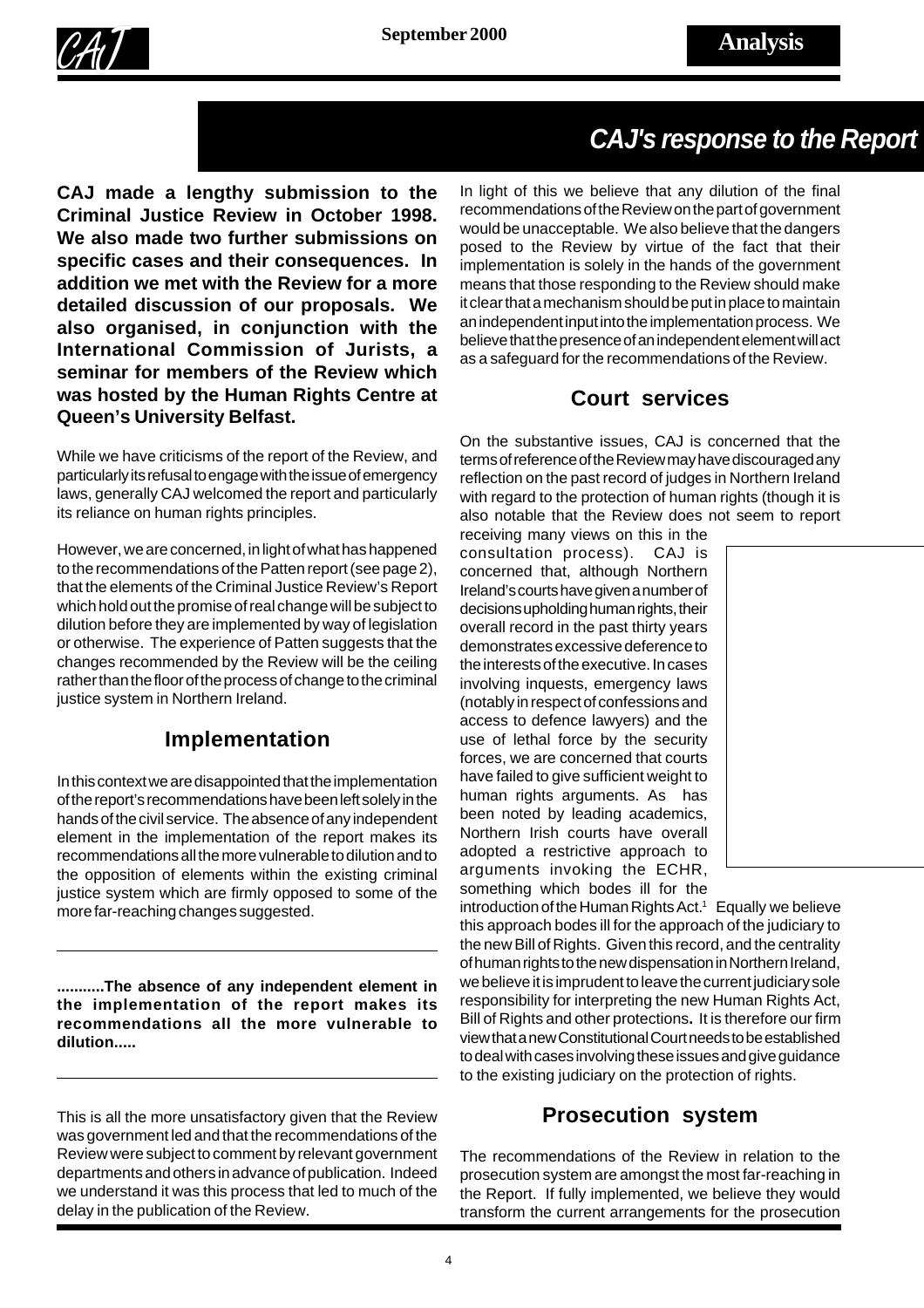

### *of the Criminal Justice Review*

system. However the Review does not appear to have actually examined files in the office of the DPP relating to a number of the controversial cases outlined in our submission (Pat Finucane, Robert Hamill, Nora McCabe, John Stalker etc). Nevertheless it is apparent that the Review has addressed some of the difficult issues raised by the cases we highlighted and those mentioned by others. We acknowledge that the views shared by us and others about these cases were reflected in the section dealing with the consultation exercise. We remain concerned however that if these cases are not resolved they will continue to cast a shadow over the new Prosecution Service envisaged by the Review. We are strongly of the view that satisfactory resolution of these cases in the context of institutional and personal accountability is essential if the new Prosecution Service is to command public confidence.

#### **Restorative justice**

While CAJ has not been very active on the issue of restorative justice, we were keen to ensure that all such schemes should act lawfully, nonviolently and within strict human rights parameters. We were concerned that the Review recommended that such projects should only receive referrals from statutory criminal justice agencies rather than the community, and that the police should be informed of such referrals. Surely one of the key strengths of restorative justice is its close relationship with local communities. If local restorative justice projects are acting non-violently, lawfully, and have been properly trained to protect the rights of all participants,

we cannot understand why local communities should not be able to directly take advantage of restorative justice service in their area.

We would strongly urge that this recommendation be reconsidered. As we argued in our initial submission, relations between community projects acting in a lawful and non-violent fashion and statutory agencies will best develop at a natural pace, and in an organic fashion. Partnership cannot be imposed, it must be encouraged and nurtured at the pace of the local communities themselves.

#### **Emergency Laws**

In addition we are concerned that the failure of the Review to engage with the issue of emergency laws has left government in sole control of the pace of change in relation

to that vital area. As the Review itself recognised their *"efforts to develop proposals for a fair, rights-based, and effective criminal justice system which inspired the confidence of the community as a whole could not be divorced from the outcome of those separate reviews"* [into policing and emergency laws].

In the event that emergency laws continue to operate, the future of the recommendations of the Review may be fatally flawed in terms of public confidence. While the Review felt that it was constrained by its terms of reference from engaging with the issue of emergency laws, this distinction will undoubtedly be lost on many of those on the receiving end of the use and abuse of such laws. We believe the chances of a new criminal justice system commanding the confidence of the public will be maximised if the use of emergency laws is consigned to the past.

In the introduction to our main submission to the Review we said that the issue for the Review was not "whether change is needed, but how much change is needed. In our view fundamental and thoroughgoing change is required to undo the damage to community confidence in the system of the administration of criminal justice in this jurisdiction." We believe the Review, as reflected in the number and extent of its recommendations, agreed that significant change was required. While, as indicated above, we believe that the Review has made a significant beginning to the task of creating a new accountable criminal justice system, we are of the firm view that its recommendations are a floor not a ceiling for the required programme of change. We will be working to ensure that this is the case.

#### *Paul Mageean*

*CAJ's full response to the Report on the Criminal Justice Review is now available from the office. Price £3.00*

## *Up to date with CAJ*

There have been meetings of the Equality and and Membership subgroups.

Maggie attended a meeting in London organised by Justice on the question of social and economic rights. Paul did some media work around the Diplock Review. Maggie attended the FIDH - NGO panel meeting which was held in Dublin.

CAJ's response to the Report on the Criminal Justice Review is now available from the office. Price £3.00 Congratulations from everyone at CAJ to Paul and Barbara on the birth of their daughter Aoife.

*Liz Martin*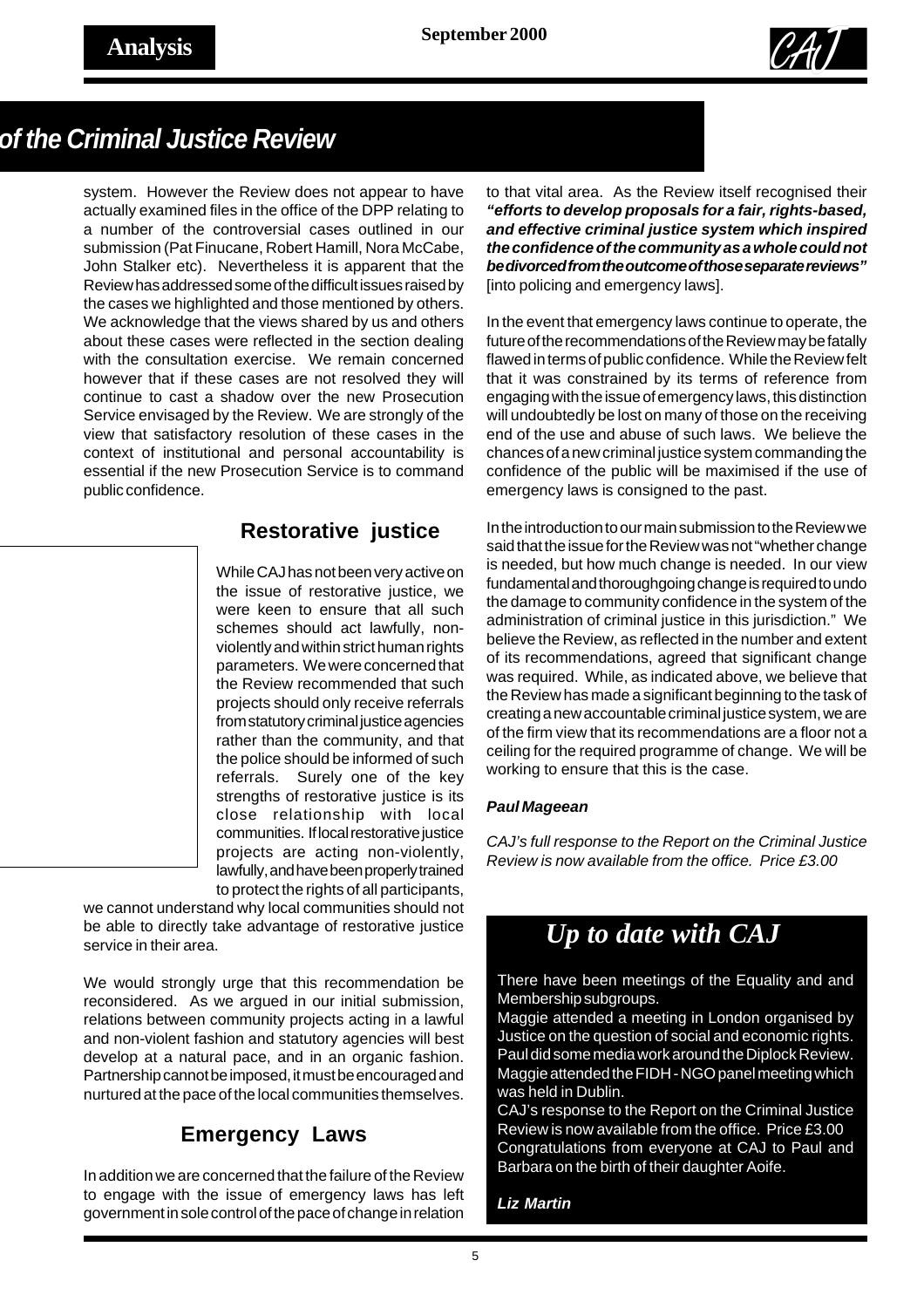

#### *Promoting Human Rights Through Bills of Rights: Comparative Perspectives*

**This edited collection of comparative perspectives is extremely timely for Northern Ireland. Philip Alston, the editor, is aware that a Bill of Rights can be little more than a facade and mask the grim reality, but he also recognises its critical potential.**

The book surveys different approaches and explores the input of international human rights law to the operation of Bills of Rights. It studies national level protection, the role of international norms in the absence of a Bill of Rights, comparative experience with Bills of Rights, and the judiciary and Bills of Rights.

One outcome of the proliferation of Bills of Rights will be (it is not greatly developed at present) a genuinely comparative law of human rights. This brings problems with it. Comparative law is already plagued by the difficulties surrounding different legal cultures. A Bill of Rights may, for example, work in one state because of its distinct legal and political culture, and not because of anything that inheres in the rights as drafted. Merely transplanting the rights may not work and comparison can then become facile. The understandable temptation is of course to beg, borrow and steal as much as possible. But this work shows that there are difficulties with this approach. Alston is interested in convergence and his argument is that international human rights law should act to encourage this.

The early sections of the book are reminders that human rights can be protected in the absence of a Bill of Rights. Andrew Clapham is not afraid to raise difficult questions, 'who do we trust with the last word over how to balance conflicts of rights?' David Kinley's contribution is useful in his reminder of the importance of effective parliamentary scrutiny. Yash Ghai's sobering analysis of Kenyan experience is evidence for how ineffective a Bill of Rights can in practice be. He argues that the Kenyan Bill of Rights has had almost no impact. He notes a political culture of hostility to human rights and constitutionalism. Mary Eberts offers a feminist perspective on the Canadian Charter, and while she is positive about its impact she notes the risky nature of Charter litigation. She rightly, I think, finds worrying the fact that, in Charter politics the marginalised appear to get more real engagement through the legal than the political process. Depressing indeed. In a critical perspective on rights discourse in South Africa, Martin Chanock notes the remarkable rise in the use of rights discourse. He argues that it began to dawn on the powerful that rights would protect their interests also. His analysis of the evolution of the ANC's position is interesting, particularly the stress on rights and political struggle.

The issue of who decides is a problematic one for the human rights movement. If rights are created by people through political struggle should their meaning really be

decided in unrepresentative and unaccountable public institutions (usually the courts)? Who should have the last word on the precise meaning of the rights we have? The problem is even more serious when we consider that there is substantial disagreement among reasonable people about the meaning of rights. In this context *who* decides on the practical meaning of human rights, and on the balancing of conflicting rights, is crucially important. This issue is addressed in the final chapters of the book.

Robert Sharpe argues that in Canada some think that the judges of the Supreme Court have gone too far and that political power has shifted to the courts, others believe that the judges are too timid and deferential. Sharpe argues instead that the judges have been 'cautiously positive', and suggests that in Canada rights litigation has often provoked a dialogue about those who are forgotten in day-to-day politics. In these instances the judges clearly act in order to make political democracy work.

The conclusion, written by the editor and Mac Darrow, is helpful in drawing some themes together. There are four which stand out: there is no one recipe for a successful Bill of Rights; its adoption must follow an inclusive process; disagreement is not a barrier to entrenchment; the creation of national institutions for the protection of human rights addresses, to some extent, concerns about judicial activism.

This book will make interesting reading for those contemplating a Bill of Rights for Northern Ireland. What will surprise many are the unanswered questions and assumptions upon which much current popular thinking on Bills of Rights is based. The study shows that it is not just a matter of borrowing from elsewhere. We need to know why things work and why they fail if we are not to repeat the mistakes of others. In Northern Ireland there is clearly one problem that will require hard thinking and that should precede assessment of which substantive rights to include. How do we craft our Bill of Rights now that we have secured a constitutional settlement based on the fundamental nature of the right to participate? It would seem very odd, would it not, to now hand everything over to an unaccountable and unrepresentative group of judges? Serious reform of legal institutions must be high on the agenda of those who want an effective Bill of Rights (see pages 4/5). On this a Bill of Rights may have to be very prescriptive in the instructions it gives to the judiciary. An imaginative solution will no doubt be found by the drafters to ensure that people continue to have a say. This book should help.

#### *Colin Harvey*

*Promoting Human Rights Through Bills of Rights: Comparative Perspectives* Philip Alston (ed) (1999, Oxford University Press, Oxford). £50.00 (Hb)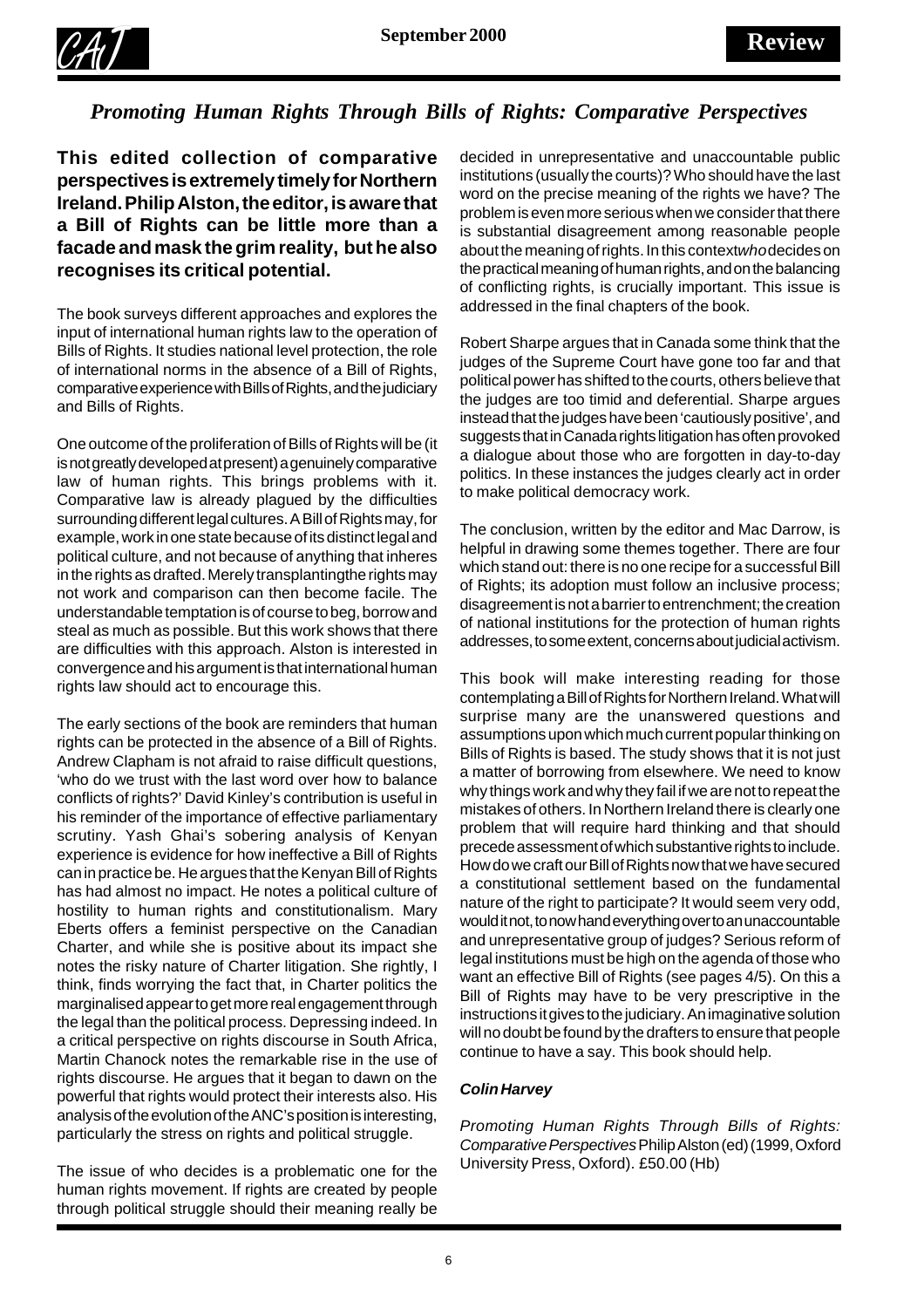

*Another in the series on a Bill of Rights for Northern Ireland*

**The Good Friday Agreement in placing rights at its centre heralded for many people outside the "rights community" a new direction. It offered a rights paradigm through which people could address old issues in a new way, using a new language. To date many people, like myself, have been unaware of rights issues or have felt that they were inaccessible ideas that couldn't relate to directly. As such, the drawing up of a Bill of Rights for Northern Ireland can benefit ordinary people like myself, not only in terms of having a Bill itself, but also in terms of the process by which it is derived.**

### **Benefits of a Bill of Rights**

As a teacher, I am reminded on an almost daily basis by my pupils of the importance they place on fairness, especially when giving them a long homework or test!! This sense of fairness does not desert us when we leave school.

I believe that a Bill of Rights should provide a set of guidelines that will be fair to everyone, regardless of gender, religion, political opinion, community background and ability. Such a set of guidelines should equip ordinary people with tools they can confidently use to assert their rights, and to recognise violations of their rights and the rights of others. People should feel secure speaking out because the Bill of Rights is behind them.

It is also important that the Bill of Rights is seen to permeate **all** areas of life. I would be disappointed if it only tackled political problems arising from the conflict here. Just as society adjusts to a new political climate, with politicians discussing more general issues, the Bill should reflect not only political rights but also other areas of life which have been neglected. It should provide a broad frame of reference for rights, including social and economic issues.

### **Benefits of the process of consultation**

Education around rights issues and an awareness of the Bill of Rights among ordinary people are essential if there is to be a sense of ownership of the final product. I have seen the benefits of human rights education in the curriculum within my own school. Children, once made aware of issues, quickly grasp their significance and apply them to their own lives. They become more confident as they

### *A school teacher's perspective on a Bill of Rights for Northern Ireland*

become more informed. If the Bill of Rights is going to be successfully embraced by everyone in the community, they must be educated as well as consulted. Ordinary people need to be encouraged to actively participate in its development.

### **What should be in the Bill?**

I believe that the Bill should make specific provision for the following:

! *Right to human rights education*. Children will benefit enormously and grow up to be confident adults if they learn about these issues from an early age.

! *Right to participation*. Children will learn experientially in a climate that respects their rights. Schools that do this involve pupils in decision making through student councils etc, consulting them on school policies that affect them

! *Right to a good education*. So many of the children I teach enter the school demoralised after the selection process. This attack on their confidence hinders their educational and social development. The Bill should directly deal with this issue to help protect our children from being damaged in this way



In addition, adults within the education sector need protection.

In the present climate many teachers can feel vulnerable when dealing with disruptive children. The Human Rights Commission should consider how best to protect teachers whilst also ensuring that children are fully protected.

Fair employment legislation has been shown to protect the rights of many. The Commission should carefully consider how the exemption from this legislation for teachers affects the rights climate within our schools

I believe that the Bill of Rights gives ordinary people a unique opportunity to contribute to the shaping of their future. I hope that both the process of its development, and the final product, will inform, equip and empower every member of our society.

#### *Karen Donnelly*